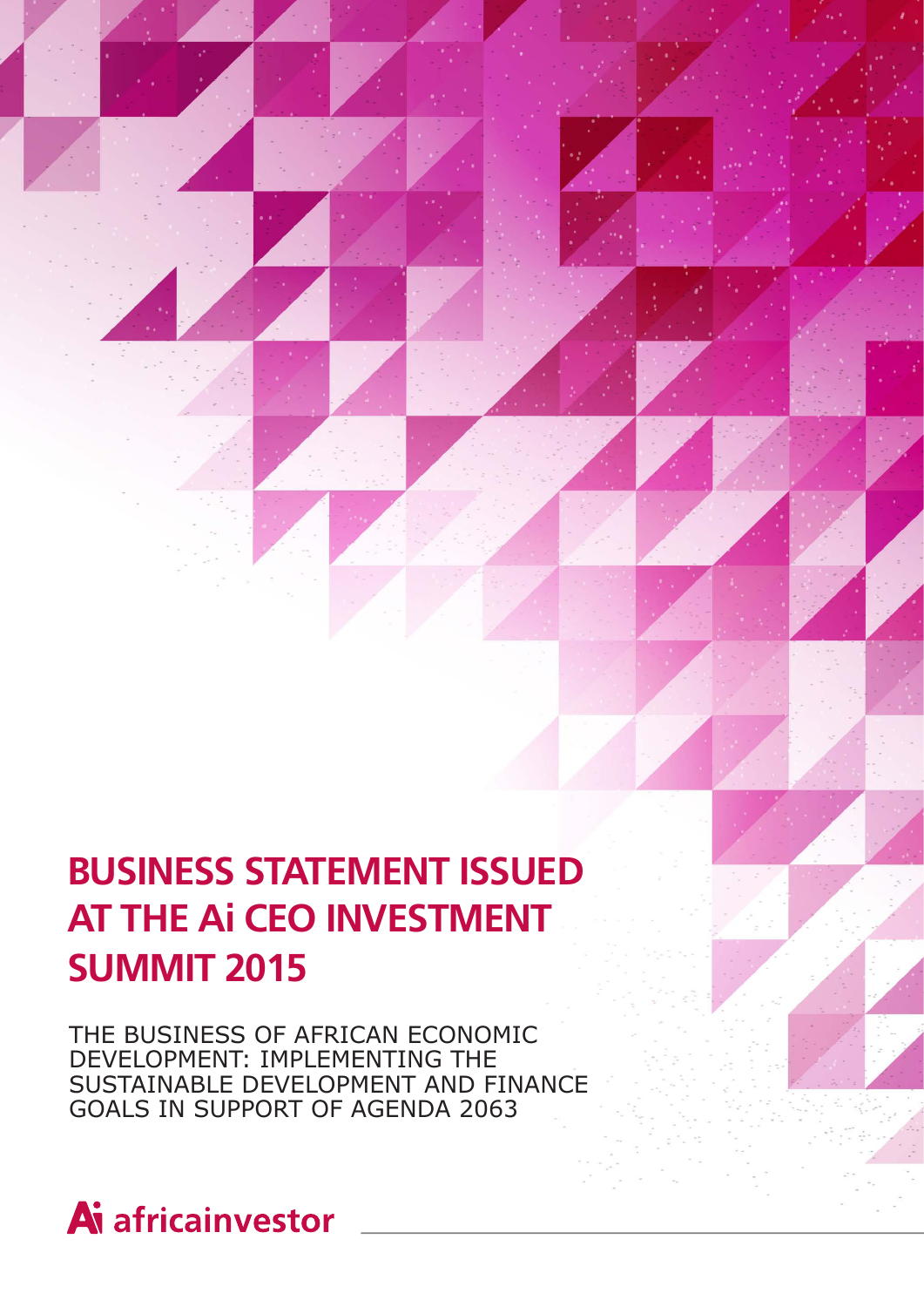# **BUSINESS STATEMENT ISSUED AT THE Ai CEO INVESTMENT SUMMIT 2015**

THE BUSINESS OF AFRICAN ECONOMIC DEVELOPMENT: IMPLEMENTING THE SUSTAINABLE DEVELOPMENT AND FINANCE GOALS IN SUPPORT OF AGENDA 2063

24 September 2015 New York, USA

**PRIVATE & CONFIDENTIAL EMBARGOED: 5PM EST, 24 SEPTEMBER 2015**

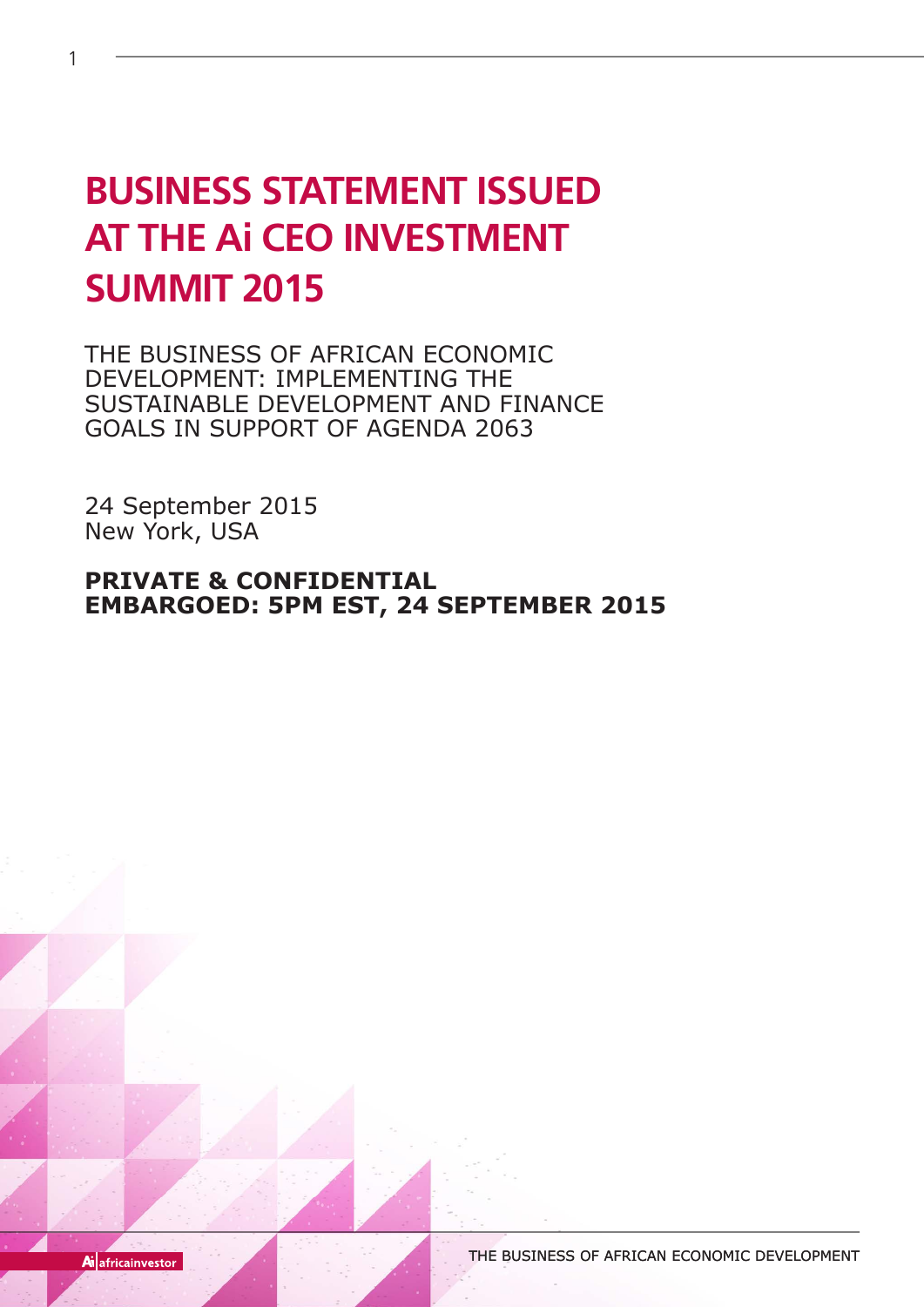### **BUSINESS STATEMENT IN A SNAPSHOT**

This Business Statement is the result of a 12-month Africa investor (Ai) consultative process with over 200 business leaders and investors operating in Africa. Consultations took place in New York at the Ai Heads of State Investment Advisory Council in partnership with the UN Office of the Special Adviser for Africa and the African Union. Consultations also took place at the New York Stock Exchange during the 2014 UN General Assembly, the Ai World Bank Strategic Bankers' Dialogues at both the 2014 World Bank Annual Meetings and the 2015 Spring Meetings, alongside the recent launch of the African Union-NEPAD Continental Business Network in Cape Town, and at a dedicated side event at the Financing for Development ("FfD") Summit in Addis Ababa, Ethiopia, in July 2015, organised in association with the Global Clearinghouse for Development Finance.

This Business Statement reflects the recommendations and the collective views of private sector leaders working in Africa on optimal ways to achieve the Sustainable Development Goals. This Business Statement will be used to focus the discussions of Heads of State and other senior government officials at the Ai Presidential CEO Summit in Addis Ababa in January 2016.

This Business Statement calls on public and private sector leaders to advance the achievement of the Sustainable Development Goals, expanding the role of African business in the implementation of the Addis Ababa Action Plan agreed to by all UN member states at the Third International Conference on Financing for Development. Leaders are asked to implement the African Union's Agenda 2063 and help define the agenda for the Africa investor Presidential CEO Investment Summit to be held in January 2016 during the AU Heads of State Summit in Addis Ababa, in partnership with the African Union and NEPAD.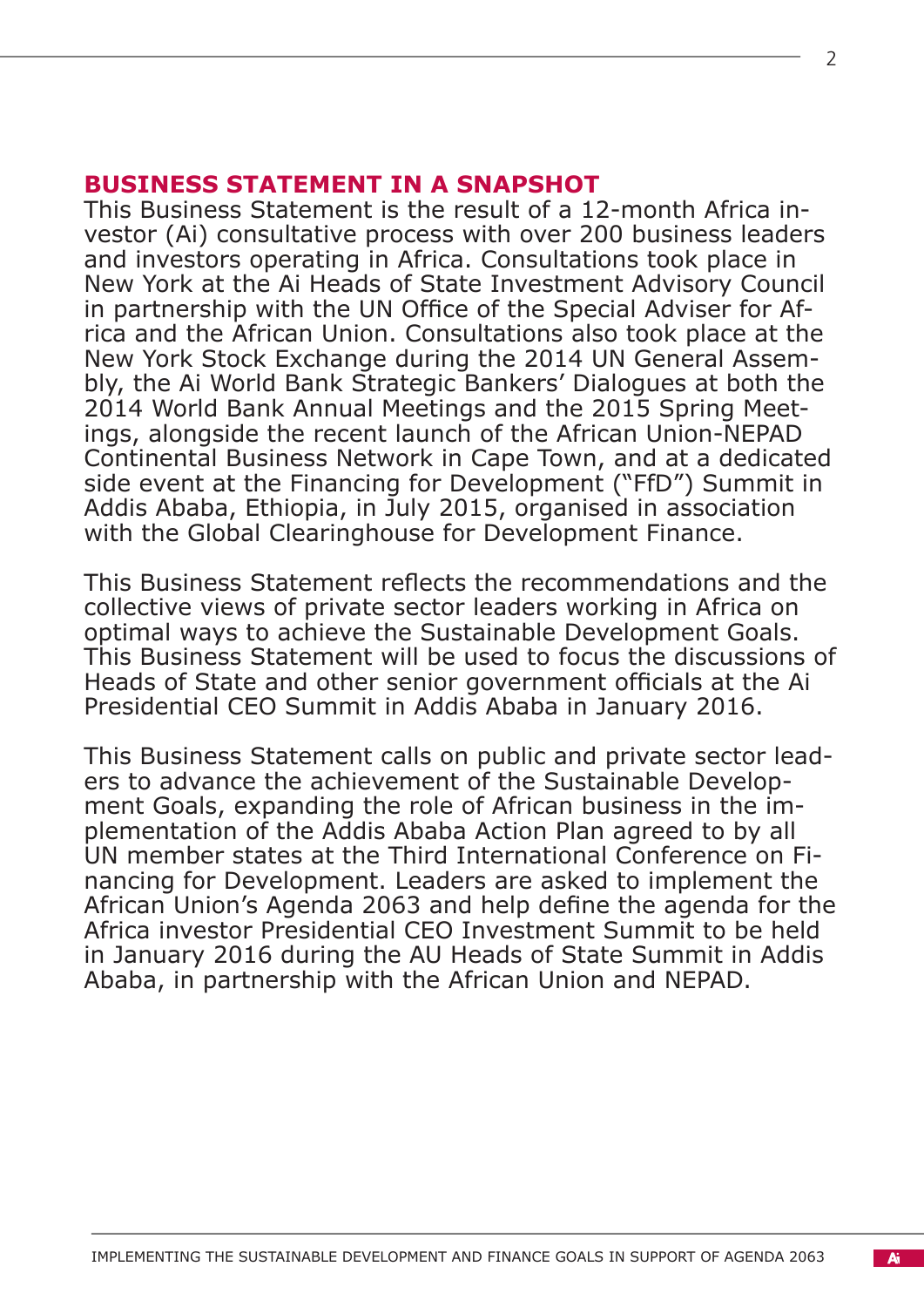## **1.0 Context**

In the aftermath of the Financing for Development Summit in Addis Ababa in July 2015, and in alignment with the Sustainable Development Goals (SDGs) and Agenda 2063 (representing Africa's own development plan for the next 50 years), the need for transformative approaches and mobilisation of private sector expertise and capital to meaningfully advance Africa's development is uniformly evident. The experience of trying to achieve the Millennium Development Goals (MDGs) has given the world new insights on how to achieve better, more sustainable growth and development. Key enablers of sustainable development include improved governance and infrastructure, better use of human capital and development of capacity, development of green energy technology, biodiversity, trade and access to long-term affordable finance.

# **1.1 Africa's Private Sector Represents an Untapped Force for Good**

Africa's economic growth is inextricably linked to social development and is primarily predicated on the private sector's unique assets as well as the human and financial resource capability to convert favourable economic growth projections into actual new jobs, and the increase of intra-African trade and investment flows.

The estimated size of the African private sector in terms of formally registered businesses on the continent is over two million businesses. Africa's informal sector is estimated at more than three times the size of the formal sector, therefore the estimated total number of existing businesses on the continent is approximately eight to ten million, representing a significantly untapped resource for African economies.

## **1.2 The Sustainable Development Goals**

The Sustainable Development Goals (SDGs) are a proposed set of targets relating to future international development. They are to replace the MDGs once they expire at the end of 2015. For the SDGs to be successful, all countries must do what they can at a national level and engage their domestic resources in line with their priorities<br>and circumstances. All stakeholders must become engaged. However, what will differentiate the MDGs from the SDGs is the impor-<br>tance of business; indeed, there is a clear business case to be found in supporting sustainable development.

Sustainability needs to be seen as a key business driver. Companies with high ratings for environmental, social and governance factors have a lower cost of debt and equity and frequently outperform the market in both the medium and long term. Therefore, developing a corporate culture of sustainability should be understood as a source of competitive advantage for companies.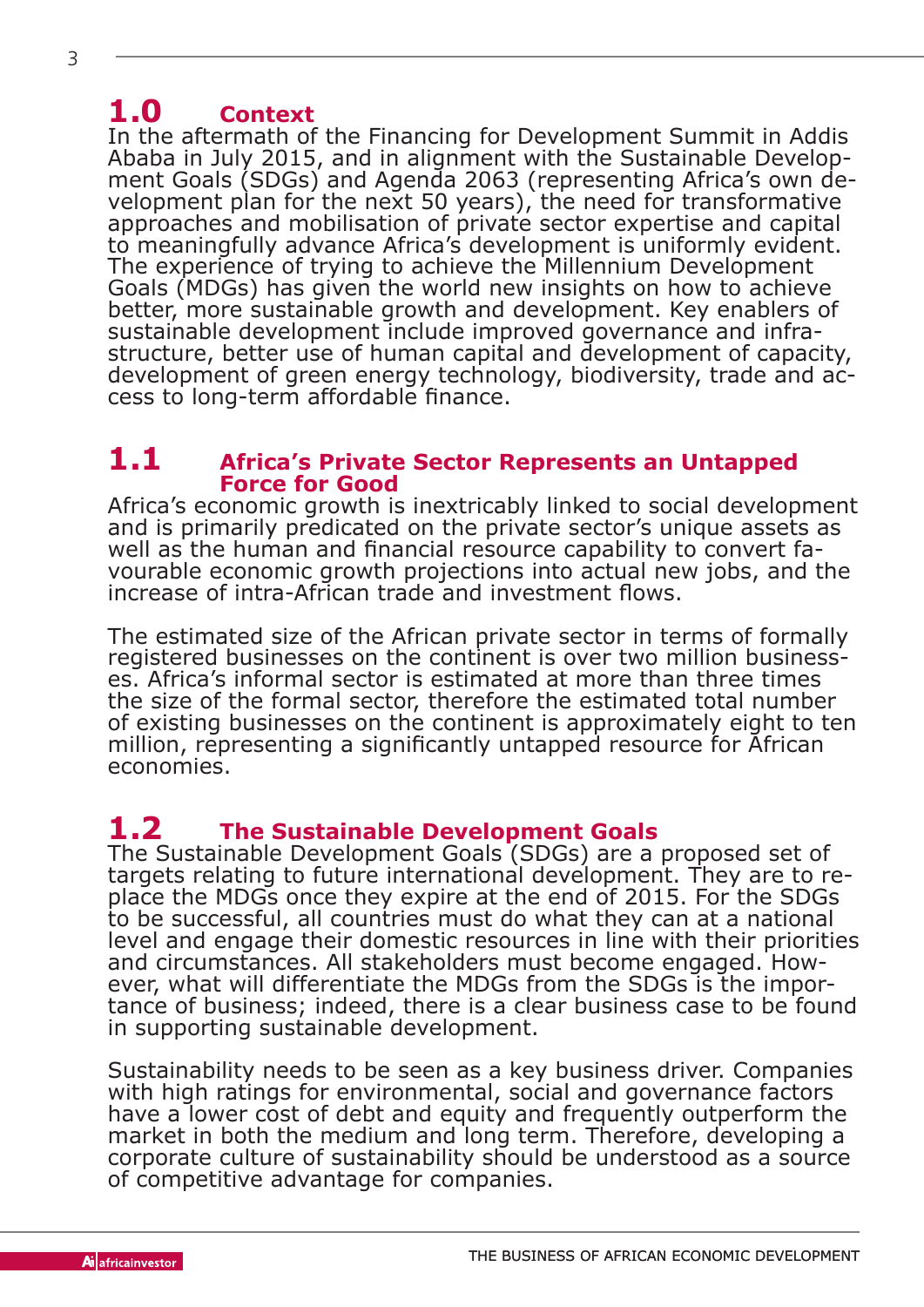# **1.3 Financing sustainability**

The global development landscape has changed dramatically over the last decade and new methods of financing will be the linchpin for the success of the new Sustainable Development Agenda. Developing a financing framework for the post-2015 agenda is underway through the Financing for Development (FfD) agenda.

UN members have now agreed to updated development finance rules that reflect changes in international cooperation over the last decade. The "Addis Ababa Action Agenda" is a revised global framework for development finance, aligning flows with a range of economic, social and environmental priorities. The framework outlines a series of principles to underpin development financing efforts, including building resilience to economic shocks, recognising the risks posed by climate change and reaffirming the importance of freedom, the rule of law and good governance.

## **1.4 Africa's position**

In anticipation of the SDGs, Africa has established a Common African Position (CAP) on the Post-2015 Development Agenda, based on six pillars, with the aim of speaking with one voice and facilitating the discussion towards a global consensus on the SDGs:

- **Pillar One: Structural economic transformation and inclusive growth**
- **• Pillar Two: Science, technology and innovation**
- **Pillar Three: People-centred development**
- **Pillar Four: Environmental sustainability, natural resources management and disaster risk management**
- **• Pillar Five: Peace and security**
- **Pillar Six: Finance and partnerships**

The 17 SDGs (with 169 targets) generally reflect this common position; therefore the post-2015 Development Agenda provides a unique opportunity for Africa to reach consensus on common challenges, priorities and aspirations. It also provides the opportunity to participate in the global discussion on improving financing for Africa's development and formulating strategies to address key emerging development issues affecting the continent.

Close collaboration with the private sector will ensure that the prac- tical implementation of the post-2015 framework and the African Union's (AU) Agenda 2063 will be complementary, allow consistent access to human and financial resources, and be mutually support-<br>ive.

Africa is creating an increasingly conducive investment and business environment and the role of the African state is evolving to provide a long term investment environment that will enable the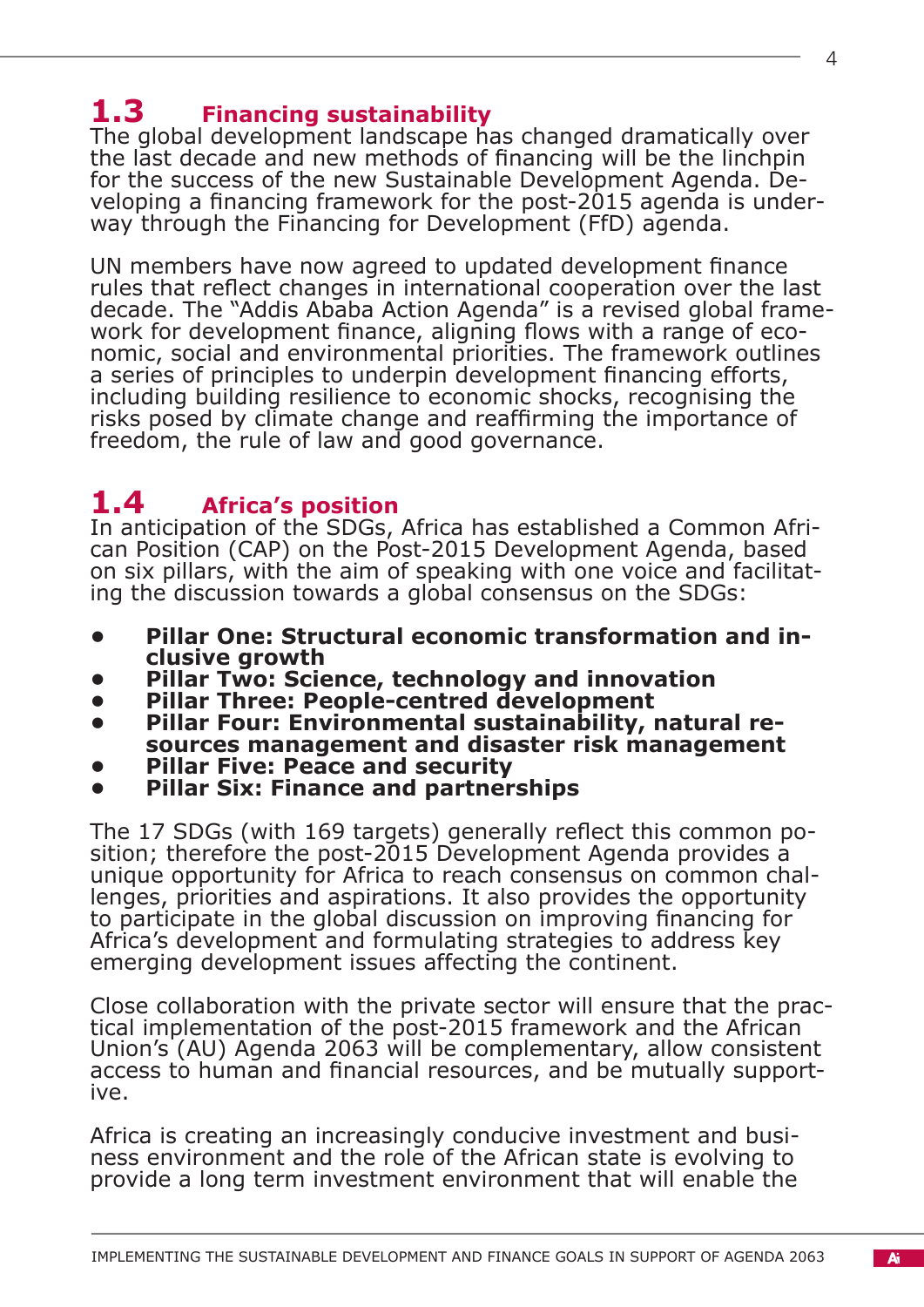private sector to effectively play their role in the continent's economic and social development. The AU is therefore prioritising the building of a strategic framework for strengthening the role of Africa's private sector towards achieving "Agenda 2063."

Indeed, to achieve the transformative agenda contained in Agenda 2063, the private sector is crucial as the principal creator of jobs, the primary investor in key sectors such as extractive resources, manufacturing, services, SMEs, and sustainable agricultural production. In addition, through innovation and investment in infrastructure, energy and other sectors, the private sector has a major role to play in the socio-economic transformation towards an inclusive green economy, and the implementation of the outcomes of the agreement reached at the UN Framework on Climate Change Conference (UNFCCC – COP21) in Paris this December.

We, the business community operating in Africa, therefore call on Africa's finance and development leaders, including, but not limited to, African Heads of State, the President of the World Bank Group, the Secretary General of the United Nations and the Chairperson of the African Union Commission, to urgently advance the formulation and implementation of practical action plans in extensive consulta- tion with the business community on the harmonisation of the Post-2015 Development Agenda, including that of the FfD agenda, the SDGs and Africa's own Agenda 2063.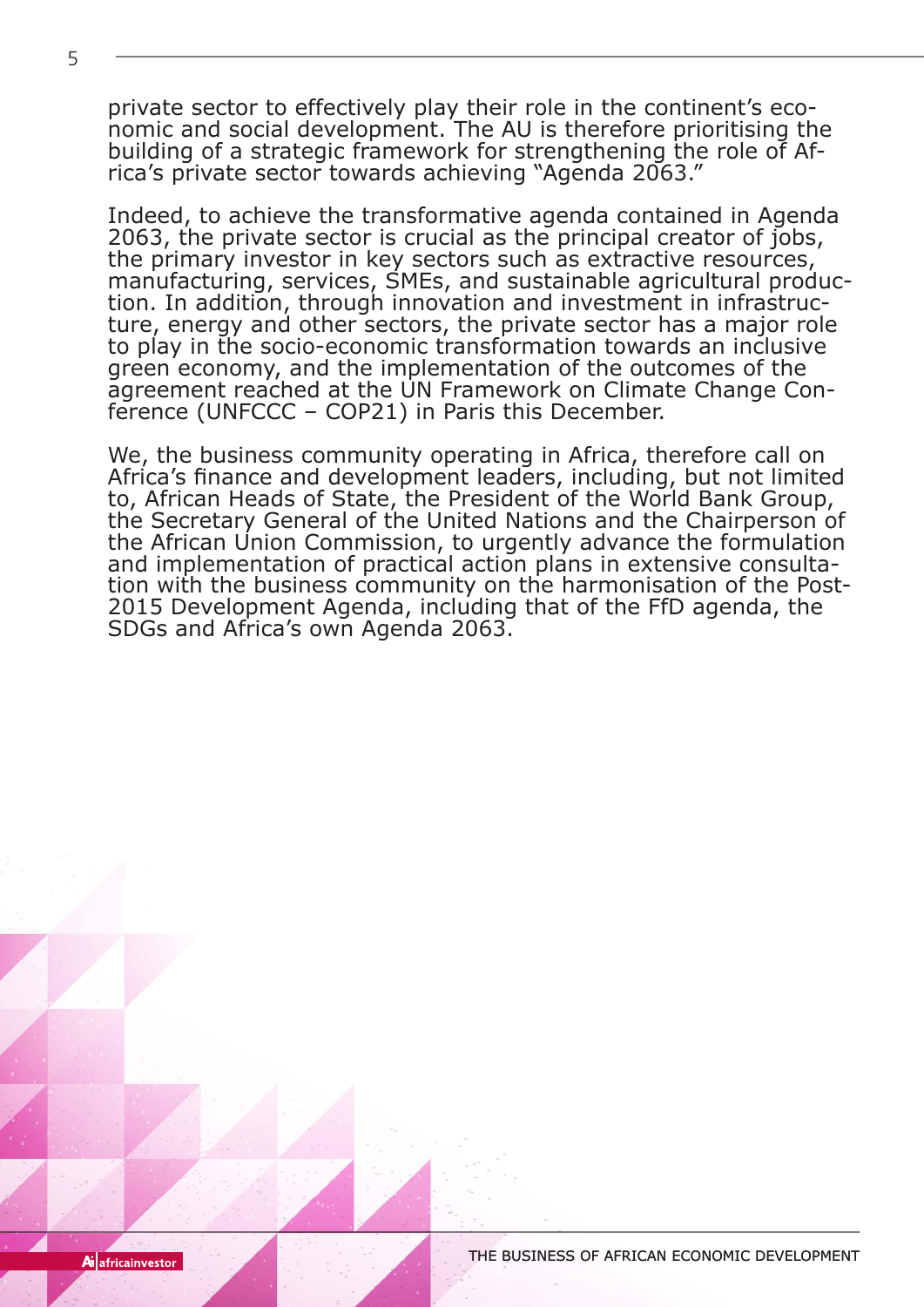#### **2.0 Why the Africa Union's Agenda 2063 is critical for business**

During the 50th anniversary of the African Union, Heads of State and Government of the AU rededicated themselves to the continent's progress, creating Agenda 2063, which constitutes both a 50-year vision and an action plan for the continent's economic and social development. It is a call for action to all segments of African society to work together to build a prosperous and united Africa based on shared values and a common destiny.

By 2063, the necessary infrastructure will need to be in place to support Africa's accelerated integration and growth, technological transformation, trade and development. Envisioned projects include high-speed railway networks, roads, shipping lines, sea and air transport, as well as a well-developed ICT and digital economy. A ies/capitals of the continent, with adjacent highways and pipelines for gas, oil, water, as well as ICT broadband cables and other infra-<br>structure.

This is designed to catalyse manufacturing, skills development, job creation, technology, research and development, integration and intra-African trade, investments, real estate and hospitality development and tourism. The business community will be vital to the financing and development of this agenda. In addition, as identified by Heads of State at the Ai Heads of State Advisory Council meeting in New York 2014, African leaders must seek to mobilise finance by engaging the pension and sovereign wealth fund industry, and efforts must be redoubled to boost intra-African trade and investment.

Ai Research shows that while intra-African trade is currently 12- 25%, intra-African investment is a mere 5% but has the potential to grow year-on-year by a compound growth rate of 25-30% over the next ten years. Intra-African investment must be a strategic policy imperative for leaders, and its implementation must be led and driven by African pension and sovereign wealth funds through a combination of direct infrastructure and private equity co-invest- ments and regulatory reform and investment policy leadership.

Developing Africa's participation in global value chains is also a vital component to this, as identified at the 8th World Bank-Africa inves- tor Strategic Dialogue on "Building African Participation in Global Value Chains." Skills development, regional integration and strong leadership will be vital going forward.

According to data from the African Union's *Agenda 2063: The Af- rica we Want*, improved infrastructure and greater trade facilitation across Africa will enable the significant growth of intra-African trade from less than 12% in 2013 to approximately 50% by 2045 and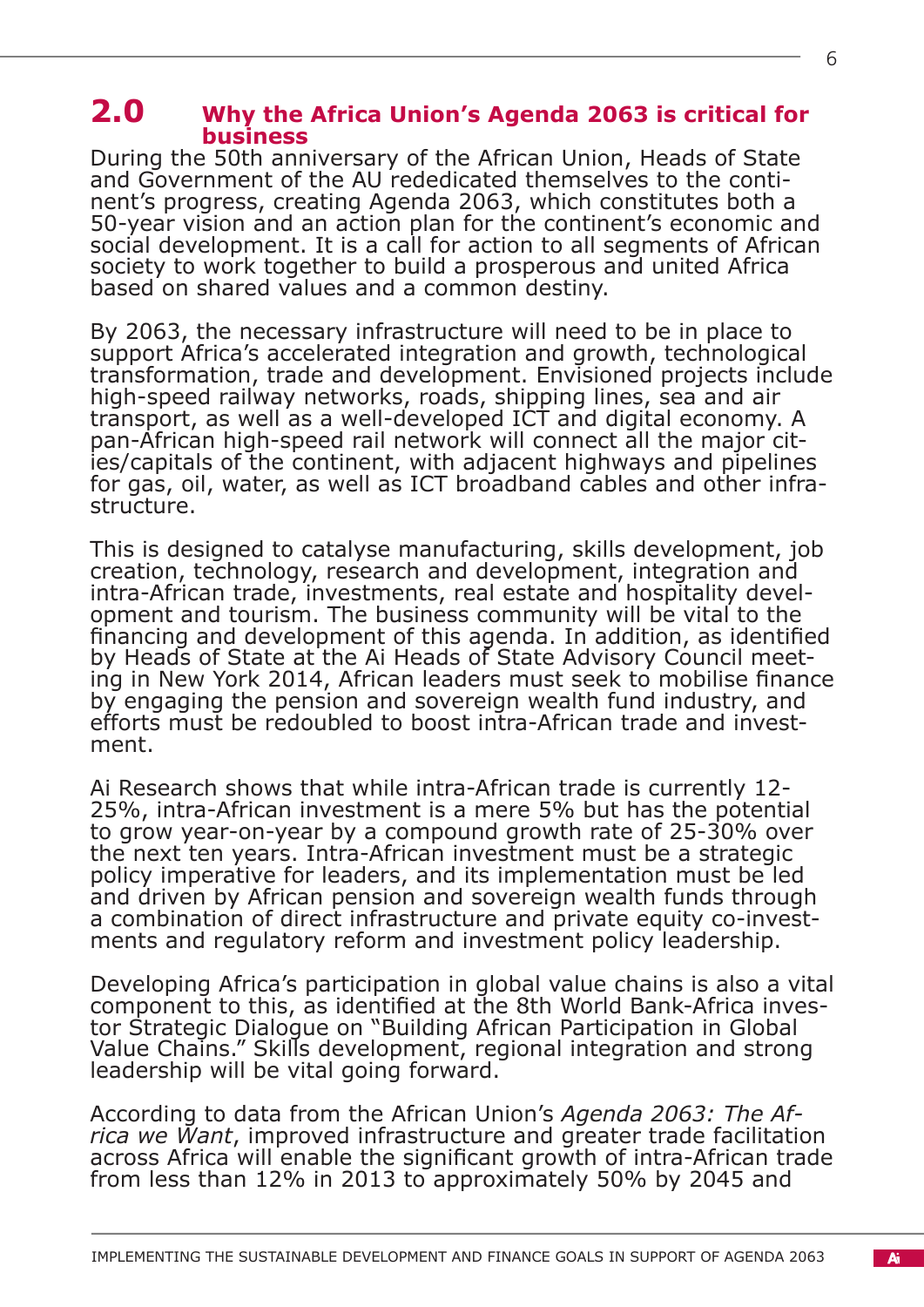Africa's share of global trade could rise from 2% to approximately 12%. This growth would create spill-over effects and momentum, spurring the growth of pan-African companies, job creation, and stronger economies across Africa.

African governments must therefore urgently take appropriate steps<br>in partnership with the private sector to build the necessary capacities for enterprise development. This must be the basis for any eco-<br>nomic transformation agenda in the future. They will need to work<br>hand-in-hand with the domestic and international private sector, fihancial institutions, small and medium-sized enterprises (SMEs) and other partners to achieve the goal of enfranchising Africa's private sector and overall continent-wide private sector development.

There are clear synergies between Africa priorities and the post-<br>2015 Agenda. However, it is urgent that the complementarities between Agenda 2063 and the global development agenda be fully aligned to avoid competing multilateral and continental agendas, and set forth coordinated engagement business engagement strate- gies to optimally mobilise the required human and financial resourc- es from the private sector.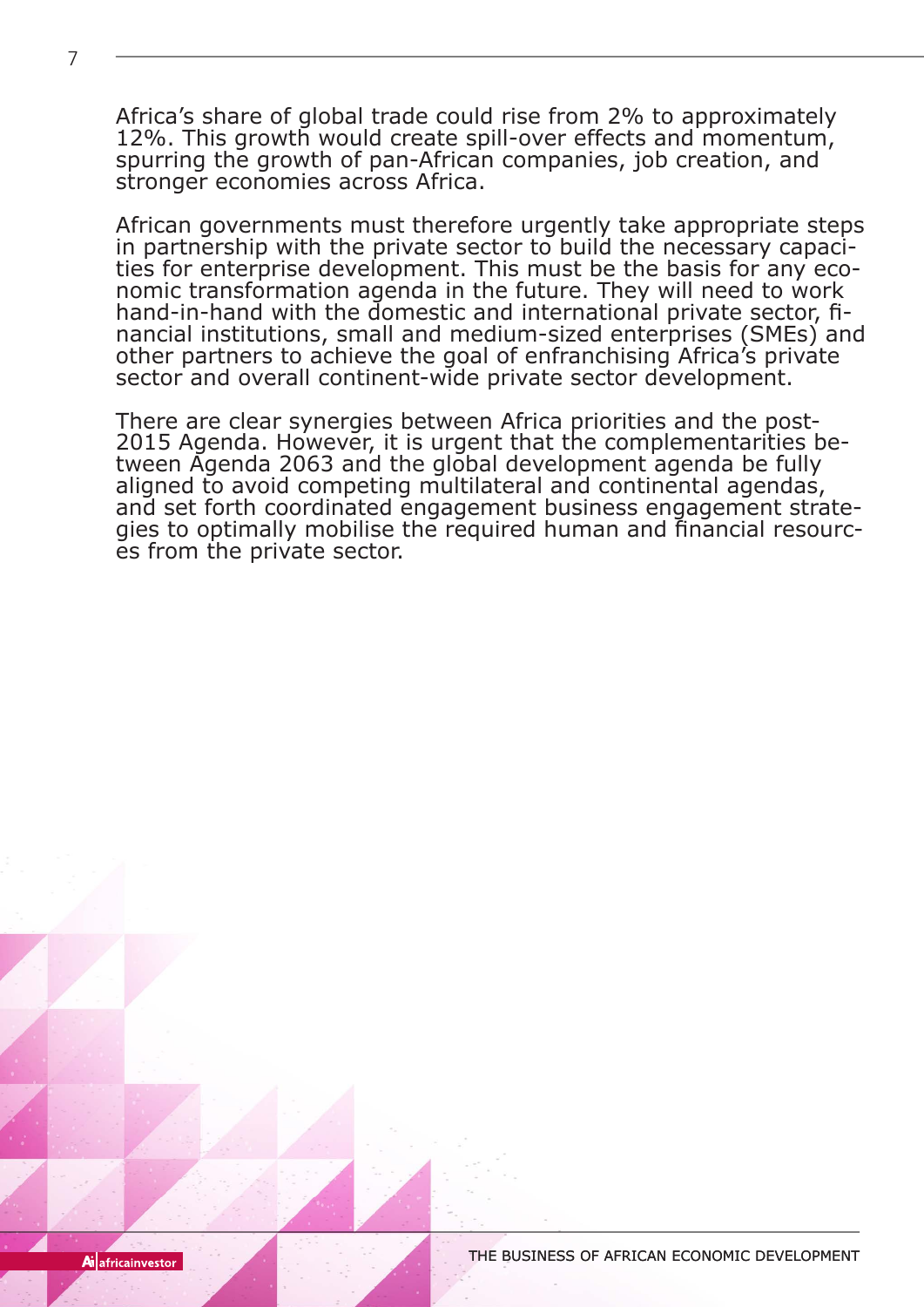#### **3.0 Role of business in implementing the FfD agenda and the SDGs**

We, the business community, emphasise that greater engagement of the private sector's expertise, innovation and finance will be pivotal to advancing the continent's economic and social development, creation of jobs and overall competitiveness in the global marketplace.

It is certain that Africa's achievement of the goals set forth by these various agendas will not endure in a sustainable manner unless partnerships with the private sector are bolstered and implemented in the following areas:

**3.1. Resource mobilisation** gation, and contingency refinancing facilities, but there needs to be public investments in developing the financial structures, risk mitigation instruments, and domestic capital markets. Equity investors can also contribute to the capital required, but there needs to be public investment in ensuring investment criteria are met.

# **3.2. Role of the financial sector**

Banks can help to finance infrastructure and essential public services critical to sustainable development – but there needs to be significant expanded public investments in developing bankable projects and commitment to creating an enabling environment for finance.

# **3.3. Infrastructure investment**

On supporting enabling infrastructure investment, we welcome the established and stated goals of the Continental Business Network (CBN), which was established in June 2015 under the auspices of the NEPAD Agency. It is critical that governments develop effective and transparent consultation mechanisms with the private sector to enable the identification of priority infrastructure investments and formulate effective execution strategies from project development to financial close, to operation and ultimate asset maintenance.

Specific proposals on action plans are detailed in the below sec- tion.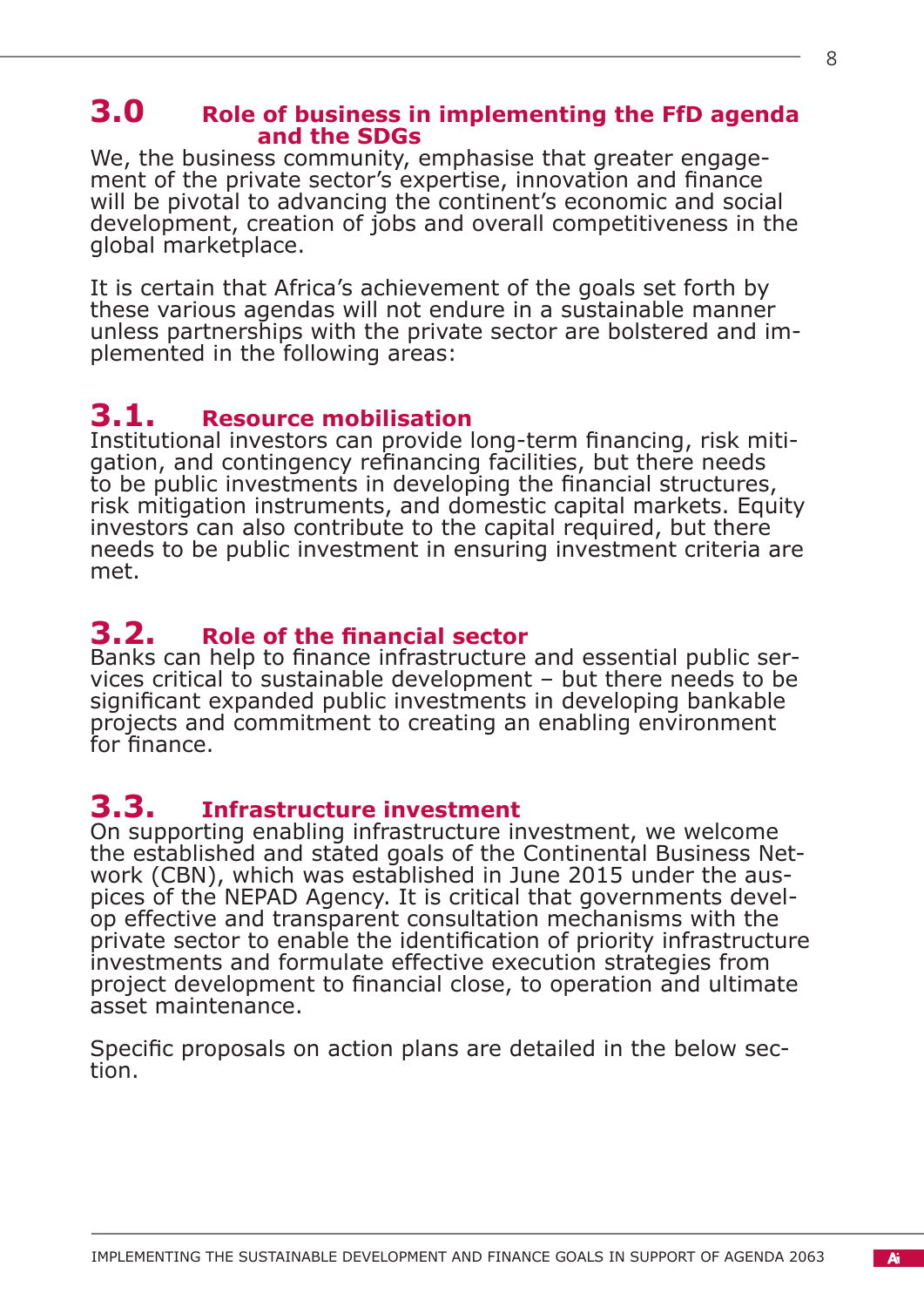#### **4.0 The harmonisation between the FfD agenda and the SDGs in support of the implementation of Agenda 2063 – Recommendations:**

We, the business community, restate the urgent need to better partner with the private sector and systematically mobilise the human and financial resources from within the private sector working in Africa. We hereby call for clarity on the harmonisation between the FfD agenda and the SDGs to support the implementation of Africa's Agenda 2063. The first fifteen years of Africa's Agenda 2063 needs to be have a special focus on the following key areas of development:

# **4.1. Infrastructure investment and the Development of African Skills**

Linked to the recent Continental Business Network (CBN) initiative in support of regional African infrastructure projects, six priority ing public sector support and private sector engagement for early stage project development; project structuring, finance, and operation; managing regional and national project investment risks; fasttracking and incentivising private sector procurement; developing a practical and effective working relationship with African Heads of State and Governments; and enabling governments and public entities responsible for implementing projects to access high-quality independent technical advisory services. This requires extensive public support in the development of African professional experts in financial advisory, project finance, legal contracts, accounting, environmental engineering, and partnerships. Key areas for public sector support include the following:

**Mobilising Public Sector Support & Private Sector Engagement for Early Stage Project Development:** For infrastructure to be successfully developed and financed in Africa, there needs to be much greater public sector support for early stage project development with a focus on how to incentivise private sector engagement. We request governments to engage their respective ministries and development partners to work closely with the private sector on how best to incentivise the engagement of the private sector. A key focus is close public-private sector collaboration in the specification of technical studies, user fees, and business plans to ensure bankable projects. Public funds will often be required to fund technical studies and financial advisory. Early private sector engagement will ensure the projects are de-risked and bankable, enabling the projects to attain greater interest from a wider range of private sector operators, equity investors and debt finan- ciers. Pursuant to this, a key outcome of the 2015 Africa investor CEO Infrastructure Investment Summit is that a dedicated network of private sector project developers is being created, which will be a policy advocate for the acceleration of infrastructure project pro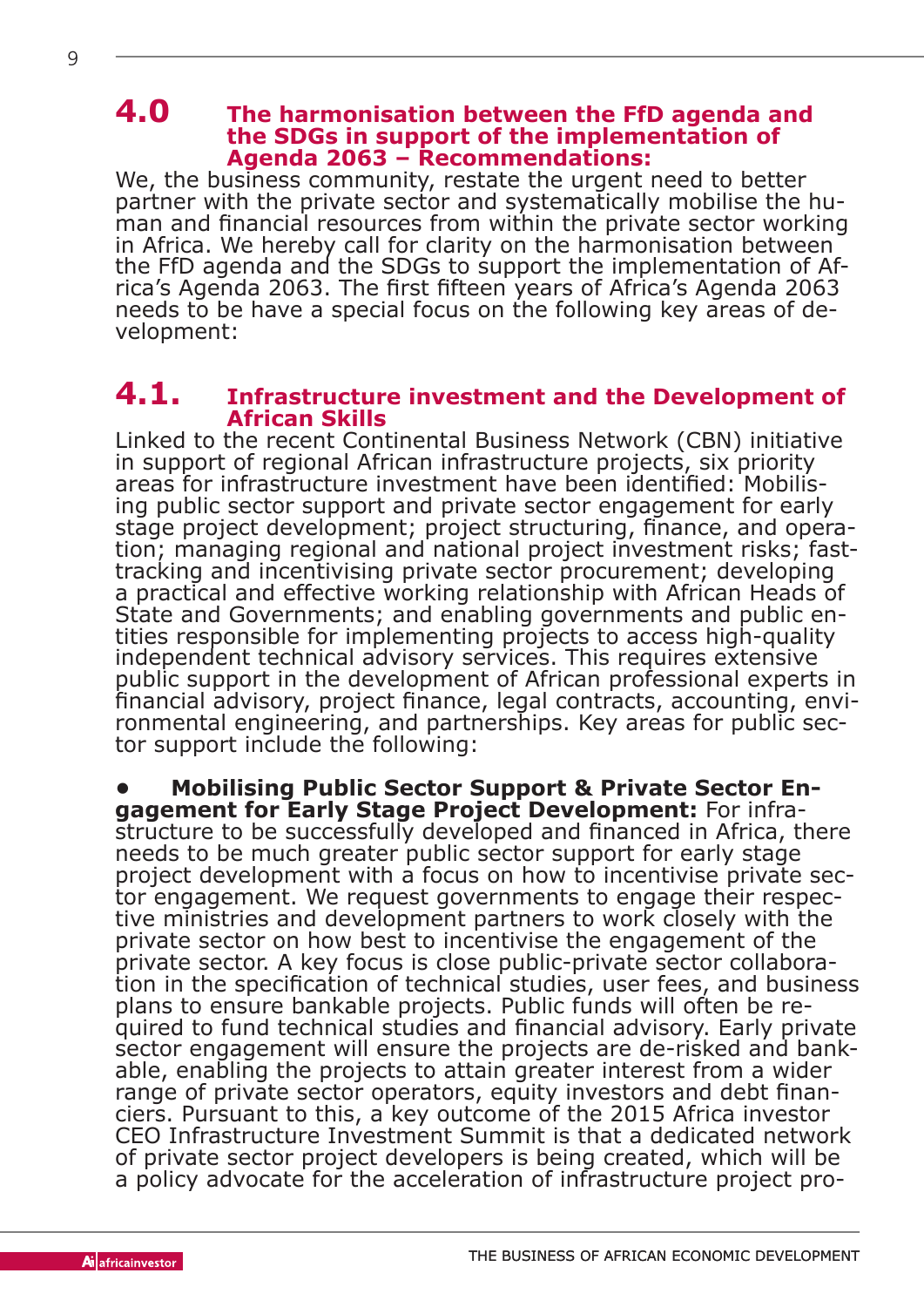curement and development. Regular updates on this will be available on www.aidevelopersummit.com.

**Project Structuring, Finance, and Operation:** The careful strategic structuring of projects is a critical requirement. This includes how to identify the parties best suited to assume development risk, and on what terms, and thinking through innovative ways that risk mitigation instruments and approaches may need to be employed to cover unacceptably high risks. This is the issue that continues to stymie the efficient implementation and development of critical infrastructure projects.

**Unlocking Domestic Capital and Managing Project Investment Risks:** Practical roadmaps are needed that address project investment risk, including the development and scaling up of risk mitigation, credit enhancement instruments, project ratings, and improved ways to share risks between the many counterparties. African leaders are urged to commit to actions that will develop greater internal capacity to structure projects so they are both bankable to debt providers and investable to equity investors, and a more coordinated approach in providing credible risk assessments and solutions to the domestic and global investment community. Governments and their development partners need to engage the private sector in the design, procurement and piloting of new financing and unsolicited approaches to unlock Africa's domestic capi-<br>tal for qualifying infrastructure projects.

**• Capacity-Building:** Africa's governments have a role to play in championing the development of domestic infrastructure capacity-building programs, enabling the growth of an African infrastruc-<br>ture structure with skilled professionals that can provide the needed technical skills – financial advisory, engineering, legal, accounting, environmental assessment, etc. as well as equipment and construc- tion.

**• Fast-Tracking and Incentivising Private Sector Pro- curement:** Private investment plays a key role in developing infrastructure in most nations in Africa. Good governance demands that infrastructure projects involving private capital are commis- sioned through an open, competitive tendering process. This is the preferred approach recommended by funding agencies such as the World Bank as well as many of the continent's governments and development partners. Unsolicited proposals, in which private sector institutions approach a government directly with a project proposal, oftentimes do not fit into this framework because such proposals are not compared against other bids, thereby not enabling assessments of value for money. Public spending necessarily requires competition and due diligence to ensure fairness. Since there is a need to allow an open competition to ensure the best value, a process could be set up by which unsolicited proposals may be presented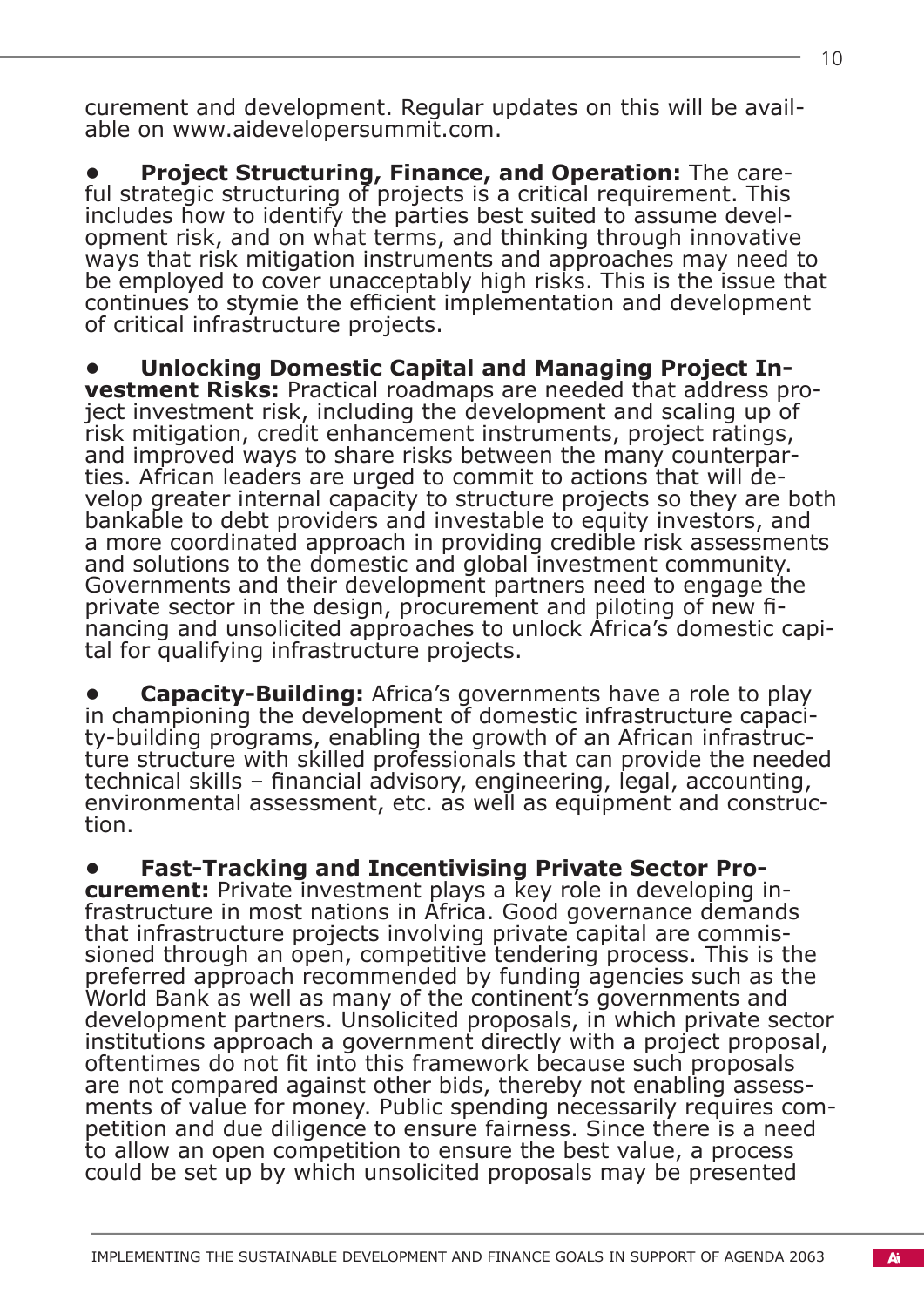but then interrogated against market-related comparative proposals. This would enable a dynamic process that can accelerate infrastructure project development with greater innovation, professional implementation and momentum. This hybrid approach should be developed in a transparent and technical manner to expedite project development. We therefore call on leaders, development partners and the CBN, to develop an open formal process for reviewing and considering unsolicited bids and other private sector opportunities that can optimise the ability to crowd in traditional and nontraditional finance for infrastructure projects, operators and longterm investors, such as sovereign wealth funds and pension funds.

**• Developing a Practical & Effective Working Relationship with African Governments & their Development Partners:** For infrastructure projects to be successfully developed and financed, the private sector needs to work closely with African governments and their development partners to create the enabling environments and address the many challenges. African governments need to establish more effective forums for engaging the private sector in creating and improving the business-enabling environment and economic growth. Key forums for sustainable development, including development partner working groups, should include the private sector.

**Performance Metrics:** There needs to be the development of performance metrics that can inform, compel and confirm the value-added results of public sector support for infrastructure projects. Metrics need to include measuring the key interventions made to create bankable projects in terms of project development and risk mitigation and the cost of and amount of private sector capital mobilised, GDP enhancements, jobs created as well as other tangential development benefits.

Practical steps that require public sector support are the creation of streamlined in-country collaboration frameworks and "knowledge ecosystems" for private sector engagement around prior-<br>ity infrastructure sectors and specific inputs needed for projects to be successfully identified, developed, financed and operated to achieve sustainability and development impact. These countrybased frameworks for public-private sector action-based collabora- tion need to include enabling-knowledge ecosystems, with one-stop on-line directories of public support programmes for infrastructure, such as project preparation facilities, risk mitigation instruments, examples of leading-edge transactions and expert rosters. Such online platforms should include the ability of public and private sector infrastructure practitioners to network, closing coordination gaps impeding effectiveness and results. Significant public support is also required in setting up in-country capacity-building programmes that are grounded in the country's universities and professional institutions with "learn-by-doing" programmes, stimulating the de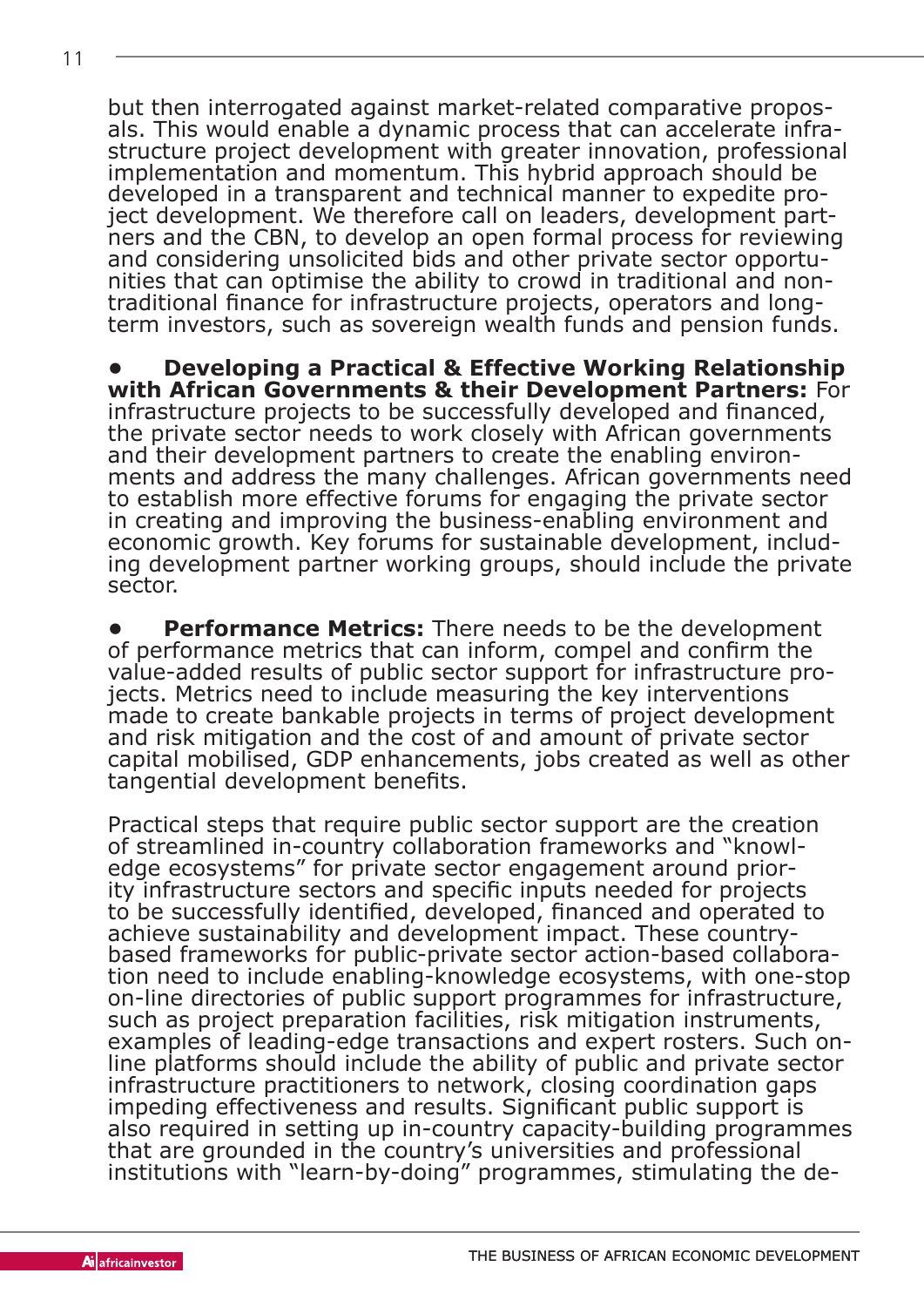velopment of the in-country professional finance and project experts required to successfully develop and finance projects.

**4.2. Capital markets development** kets that are deeper and more liquid. This requires greater as-<br>sistance in developing domestic bond markets; encouraging SME and other equity listings; diversifying and de-risking institutional investment by pension and sovereign wealth funds and insurance companies; training bankers in project finance; developing local professional experts in financial advisory, project finance, account- ing; building the capacity of local institutional investors and their fund managers, and supporting local private sector development.<br>The noted action steps above related to streamlined in-country collaboration frameworks and "knowledge ecosystems" for private sec-<br>tor engagement are critical to achieving this outcome. We call for greater collaboration led by African stock exchange CEOs through the African Securities Exchanges Association (ASEA) in partnership with investment banks, securities brokerages, private equity funds, capital market regulators and development finance partners to ad- vance this intervention.

## **4.3. Climate finance**

Understanding and adapting to climate change is one of the major challenges confronting Africa's people, governments and the African Union. Africa's resources and biodiversity must be fully converted into value-adding activities, adequate employment opportunities, and enhanced economic returns for African citizens. In addition, these resources must be managed in a sustainable and responsible way, and business must be better engaged in the implementation and negotiation of the COP process and priorities. The new challenges and solutions for climate finance, including new technologies and approaches, need to be made available at the country and project<br>level. Global on-line directories need to be developed and disseminated as part of the new required streamlined in-country collaboration frameworks and "knowledge ecosystems" for private sector engagement.

## **4.4. Technology and innovation**

African countries need to be able to access and develop modern climate-smart technologies and innovations. The public and private sectors need to have knowledge of the emerging environmentallysound technologies. There also needs to be the recognition of the importance of collaborative and cooperative actions on accessing and employing existing industrial innovation for development, accelerating the development of priority technologies, and incentivising and creating an enabling environment for greater private sec-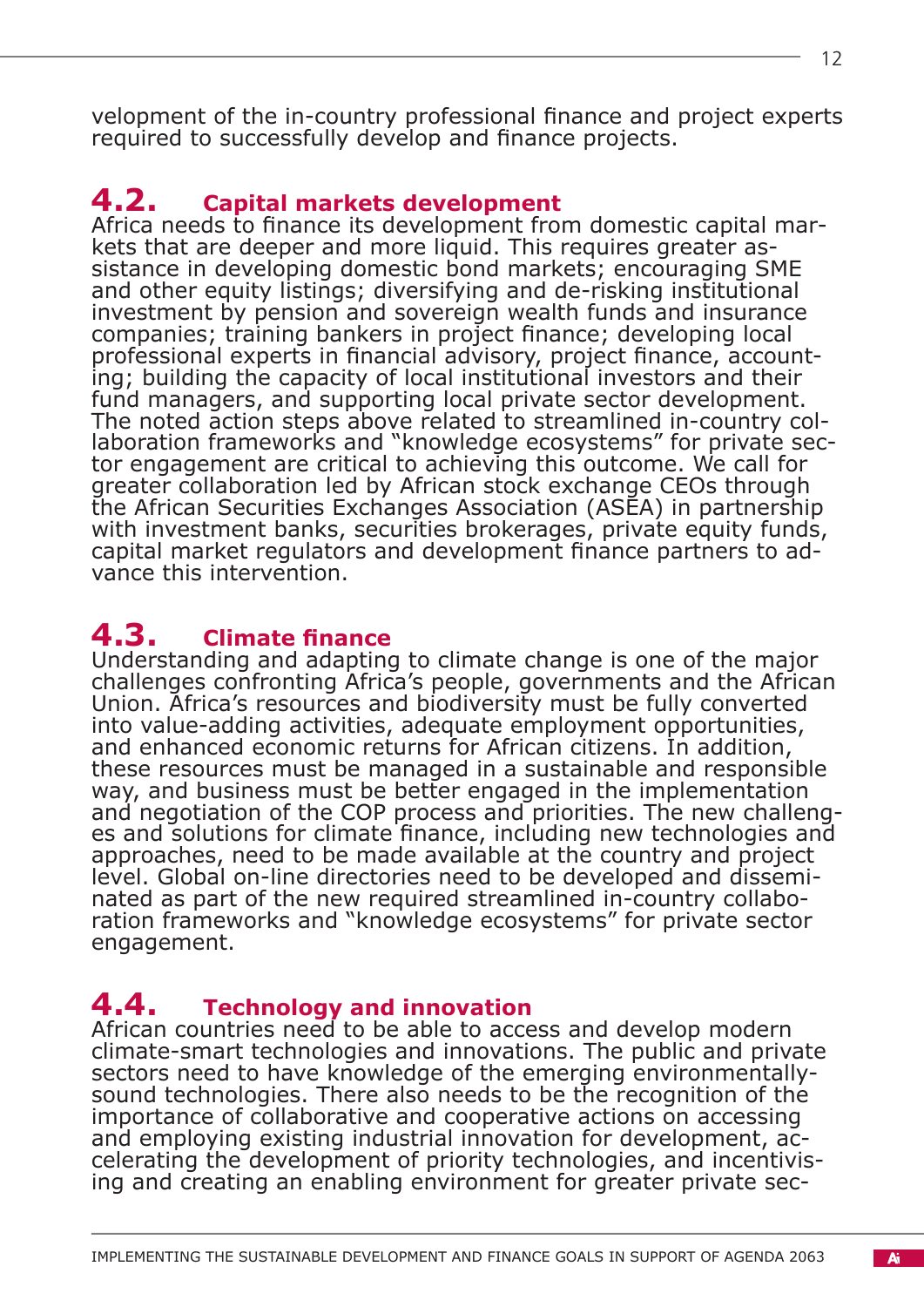tor research and development. Technologies such as gas-to-power and modern harmonised electronic payments infrastructure should be prioritised. New technologies and approaches need to be made available at the country and project level. As with climate finance, global on-line directories need to be developed and disseminated as part of the new required streamlined in-country collaboration frameworks and "knowledge ecosystems" for private sector engagement.

We highly recommend platforms modelled on the Industrial Internet Consortium being pursued: http://www.industrialinternetconsortium.org.

## **4.5. Industrial and SME development**

Africa's private sector has been relatively stable over the last decade, employing on average 55% of total working age individuals and providing 90% of total jobs. Ai Research estimates that there are roughly seven million formally registered businesses on the continent and 21 million businesses in the informal sector.

Africa's private sector is comprised mainly of agriculture, banking, consumer goods, infrastructure, mining, oil and gas, and telecommunications. Retail banking in sub-Saharan Africa is projected to grow at a compound annual rate of 15% between now and 2020, increasing the sector's contribution to 19% of the continent's collective GDP. Services as a whole accounted for 57% of the conti-<br>nent's collective GDP in 2009. Natural resources generated 32% of Africa's GDP growth from 2000-2008. Industry accounted for 30.6% in 2009, of which manufacturing alone accounted for<br>12.9%. African economies rely heavily on agriculture; for sub-Saharan Africa, the agriculture sector's share in GDP was 12.7% in 2009.

To fulfil the potential of the Continental Free Trade Area (CTFA), there now needs to be a much stronger SME and industrial sector. Once established, the CFTA would offer a market of over one billion people and a GDP of US \$2 trillion. Employment in Africa grew at trial and SME development will have a profound impact on upgrad-<br>ing skills and job creation.

In addition, a more hospitable environment for e-commerce and trade should also be created to stimulate intra-African trade and the implementation of the CFTA.

### **4.6. Import substitution**

Africa loses US \$30 billion a year due to imports. This outstrips official development aid (ODA) contributions to Africa. If Africa were to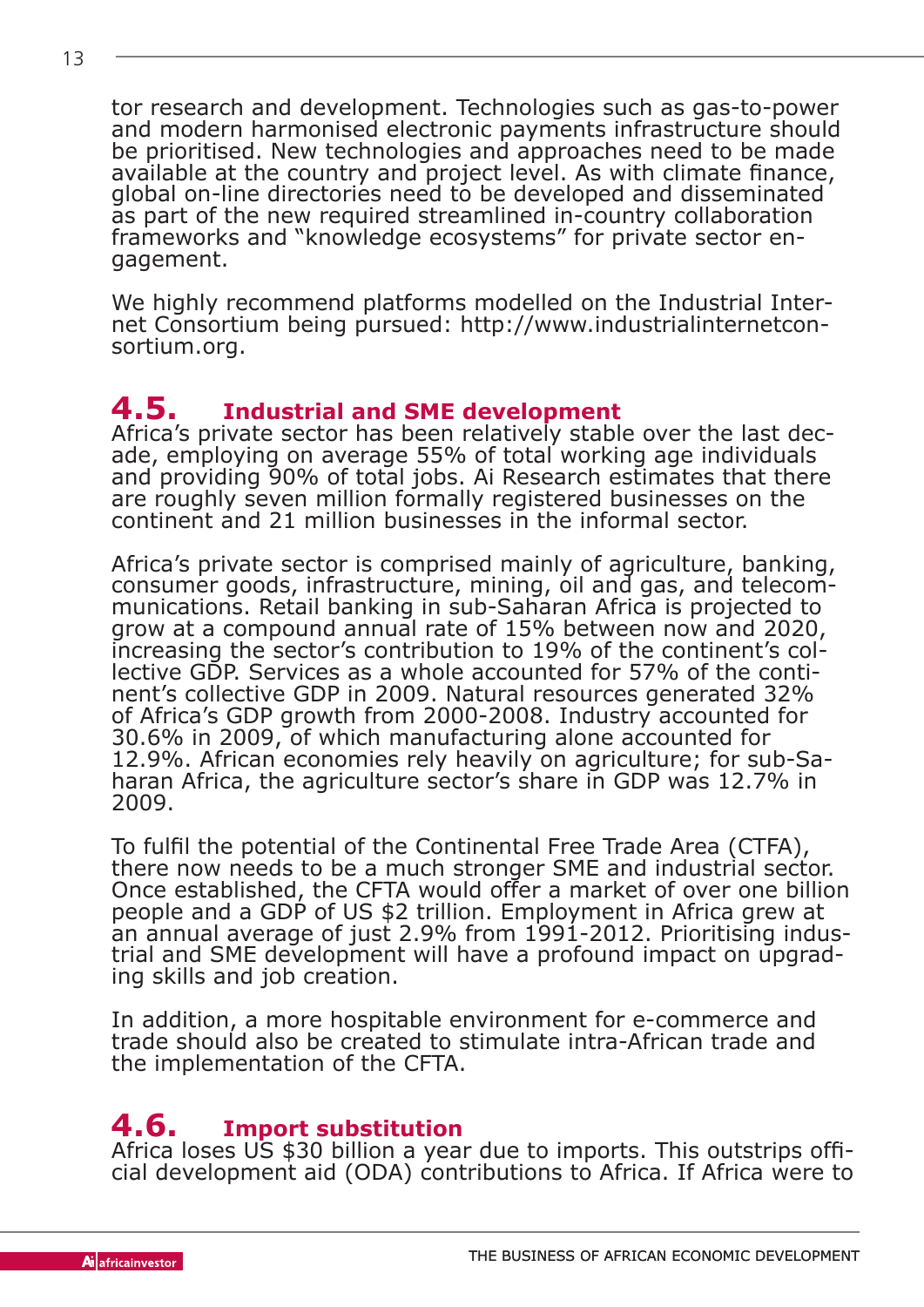reduce imports, a process which could occur if regional integration were seriously pursued, not only would these costs be reduced, but the efficacy of ODA would be vastly improved.

As stated above, this would also have a positive and supportive impact on progress and implementation of the Continental Free Trade Area (CTFA) and industrial, SME and agribusiness development overall.

## **4.7. Women's empowerment**

Africa loses over 50% of its talent and innovation pool by inadequately engaging and supporting female entrepreneurs. To jumpstart development, women need to be economically empowered in all aspects of the economy and business. We therefore support the African Union's proposed immediate intervention to set a goal of 30% of commercial bank loans for women and the provision of targeted technical assistance in the preparation of bankable projects to meet this 30% goal. Increased training and eradication of workplace inequalities must also be prioritised.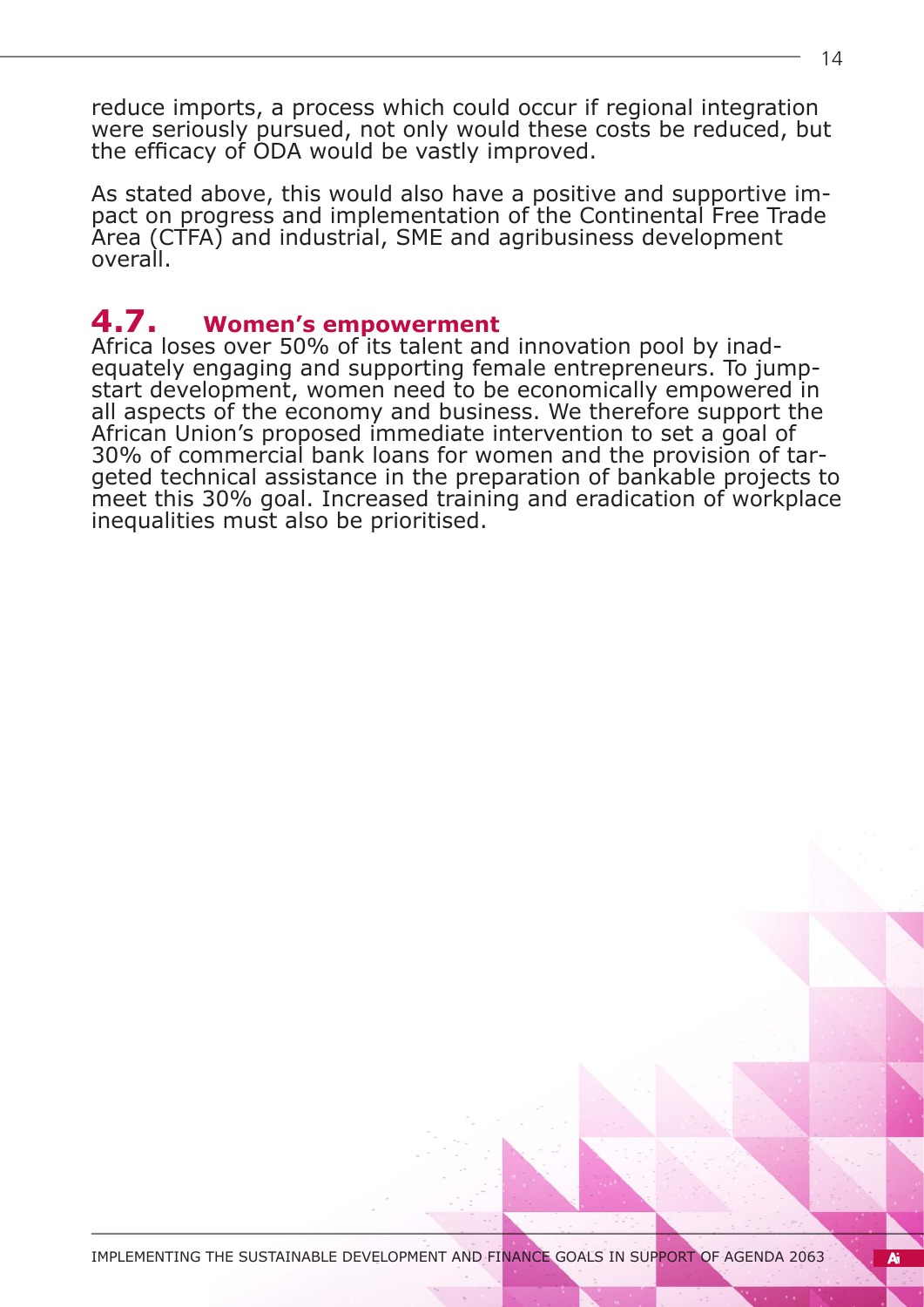## **5.0 Next steps**

We, the business and investment community operating in Africa, call on African Heads of State, multilateral leaders and international development partners to work with the private sector in the further definition and implementation of the prior recommendations. As leaders from the private sector, we stand ready to undertake our collective responsibilities to build a more industrialised, economically competitive and jobs-centred prosperous Africa in partnership with Africa's public sector and its development partners. Pursuant to this, we look forward to working in support of these critical objectives and the partnership between the business and investment community to meet annually at the Ai-AUC-NEPAD Presidential CEO Investment Summit in January 2016 as part of the Heads of State and Government Orientation Committee (HSGOC) meeting during the AU Heads of State Summit.

This annual Investment Summit will be an exclusive, high-level rica and globally to engage in support of the African Union Commission's Agenda 2063, and the agenda of other AU-related units and entities, such as the AU Foundation. This inaugural business and government leaders Summit will occur annually during the HSGOC and AU Heads of State Summit to set out the business and investment communities' commitments to supporting development, job creation and the implementation of cross-border trade and investment projects in Africa.

We applaud the AU and NEPAD for their vision, partnership and leadership on this summit and consider this Ai-AUC-NEPAD Presidential CEO Investment Summit as a critical integrated platform for business leaders and Heads of State to dialogue annually and advance a roadmap of specific initiatives and interventions to fasttrack regional economic integration, stimulate intra-African trade and investment, and fast-track regional infrastructure projects, and the development of African capital markets and skills.

As the representatives of the business and investment community, we appeal to Africa's Heads of State, senior government officials, and finance leaders to consider these recommendations, integrate them as an integral part of the Post-2015 Development Agenda actions, and provide suggestions on practical next steps for advanc-<br>ing Africa's sustainable development. The input received will help<br>inform the agenda for the Ai-AUC-NEPAD Presidential CEO Investment Summit in January 2016 as part of the Heads of State and Government Orientation Committee (HSGOC) during the AU Sum- mit.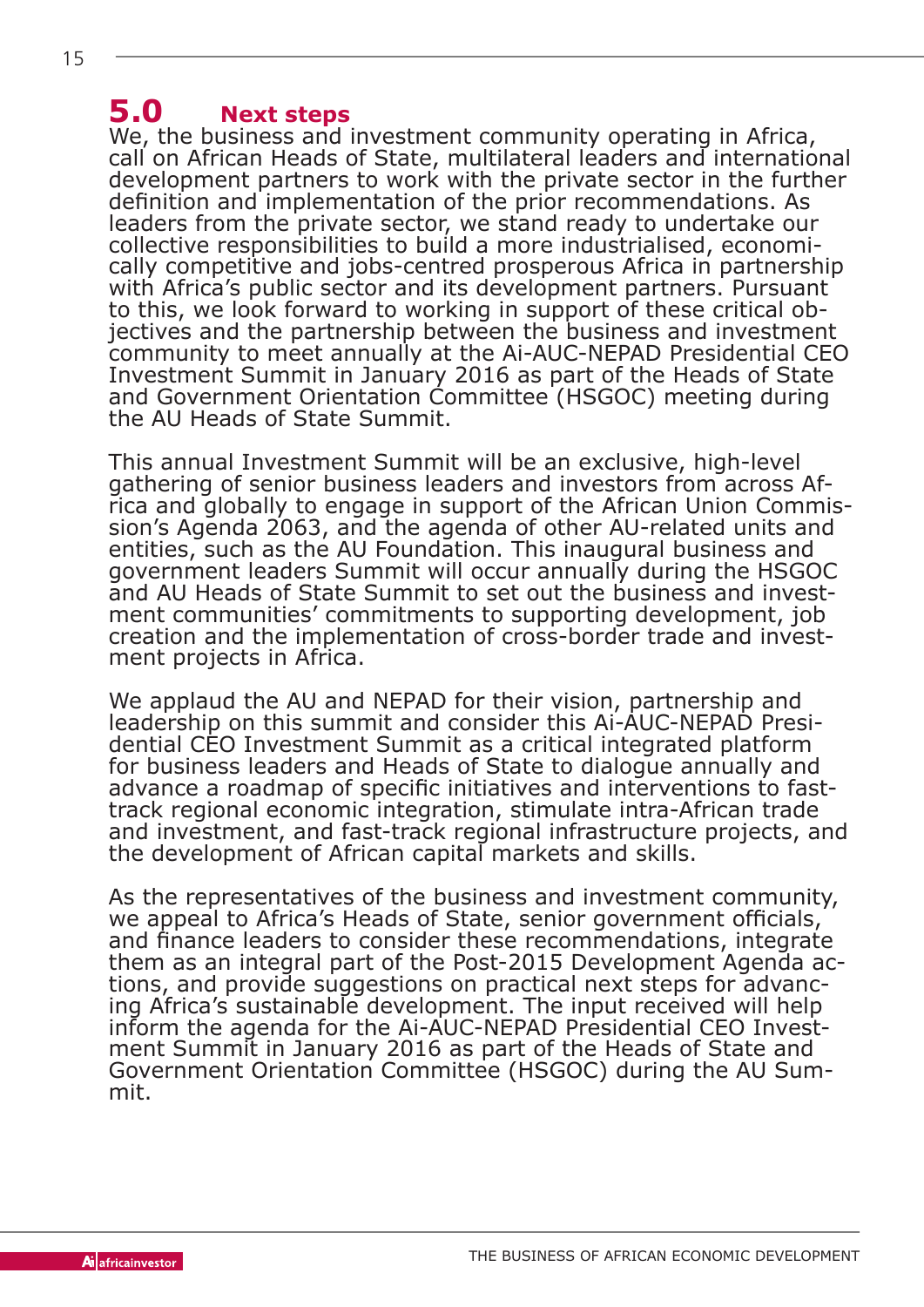# **CONTACT**

#### **Hubert Danso**

CEO and Vice Chairman Africa investor hdanso@africainvestor.com +27 11 783 2431

# **ABOUT AFRICA INVESTOR**

## **Investment Matters**

Africa investor (Ai) is the premier African investment and private sector development platform for domestic and global institutional investment decision makers, African governments, development finance institutions and business leaders working in Africa.

www.africainvestor.com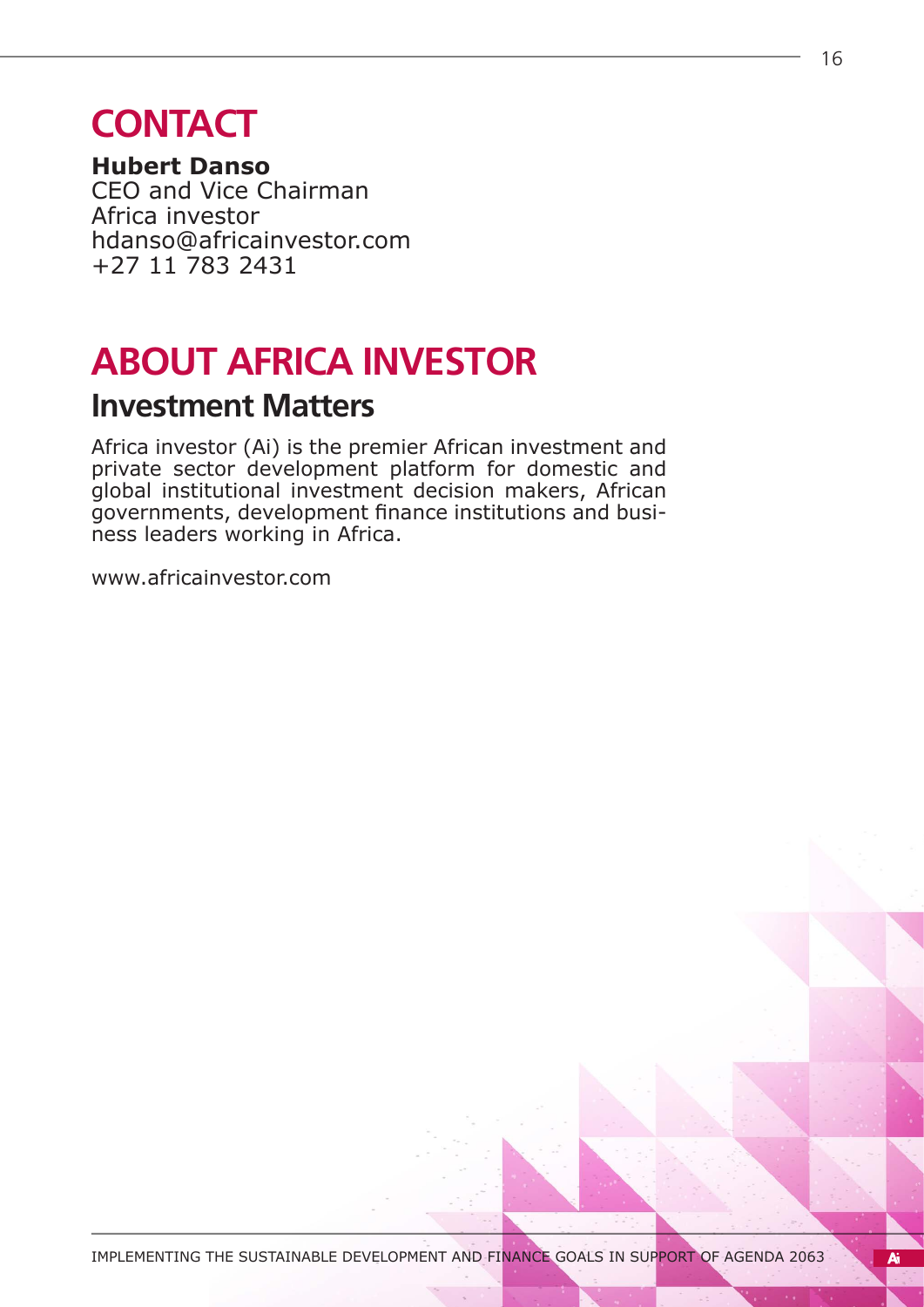| <b>Notes</b> |  |  |
|--------------|--|--|
|              |  |  |
|              |  |  |
|              |  |  |
|              |  |  |
|              |  |  |
|              |  |  |
|              |  |  |
|              |  |  |
|              |  |  |
|              |  |  |
|              |  |  |
|              |  |  |
|              |  |  |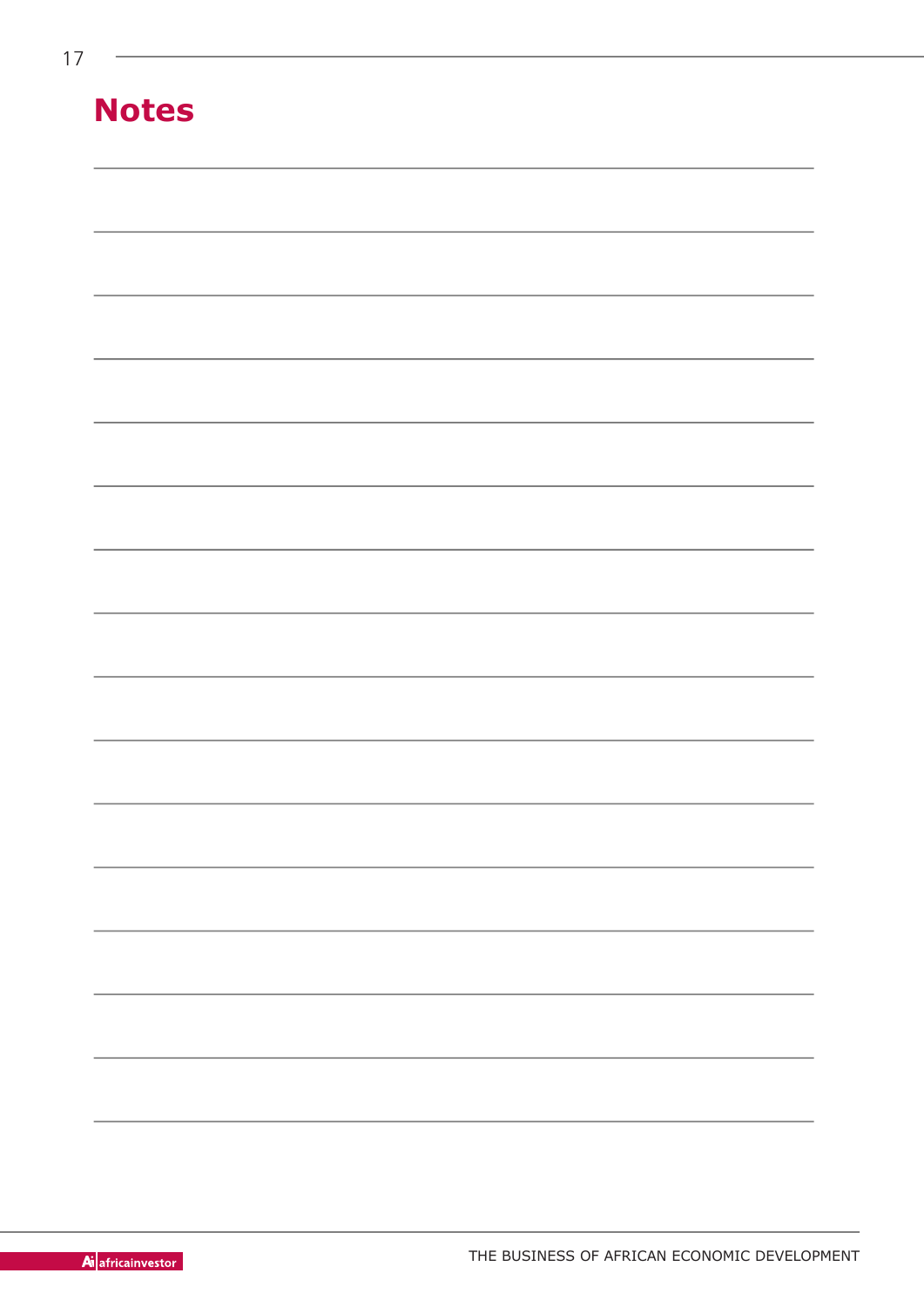| ,我们也不会有什么?""我们的人,我们也不会不会不会。""我们的人,我们也不会不会不会。""我们的人,我们也不会不会不会。""我们的人,我们的人,我们的人,我们 |  |
|----------------------------------------------------------------------------------|--|
|                                                                                  |  |
|                                                                                  |  |
|                                                                                  |  |
|                                                                                  |  |
|                                                                                  |  |
|                                                                                  |  |
|                                                                                  |  |
|                                                                                  |  |
|                                                                                  |  |
|                                                                                  |  |
|                                                                                  |  |
|                                                                                  |  |
|                                                                                  |  |

18